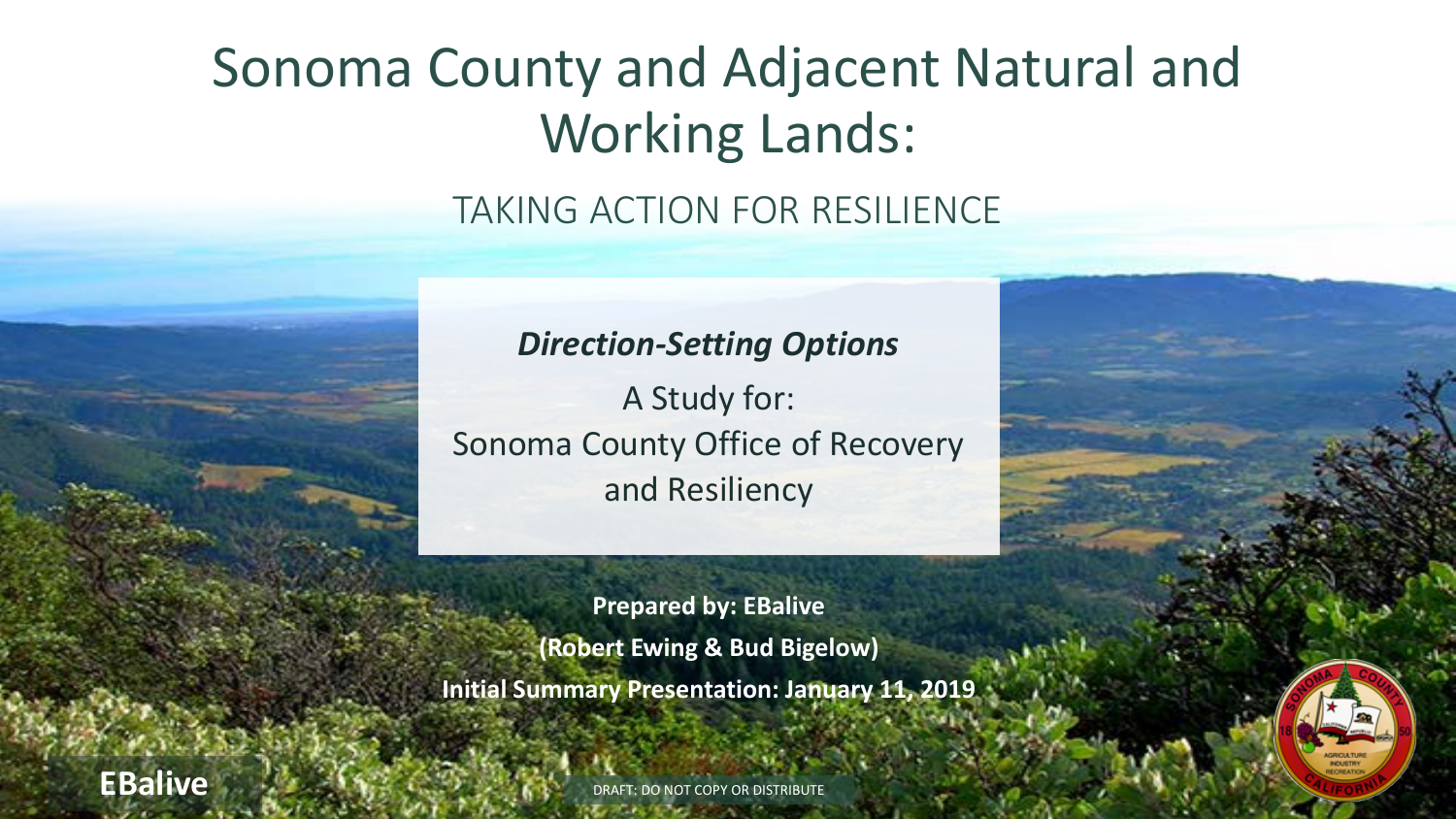## Study Overview

## Tasks:

- California Forest Management Task Force participation
- Key regional leader outreach
- Organizing options for private landowners and key partners
- Application of ecosystem service and risk reduction values

Study Period: August through December, 2018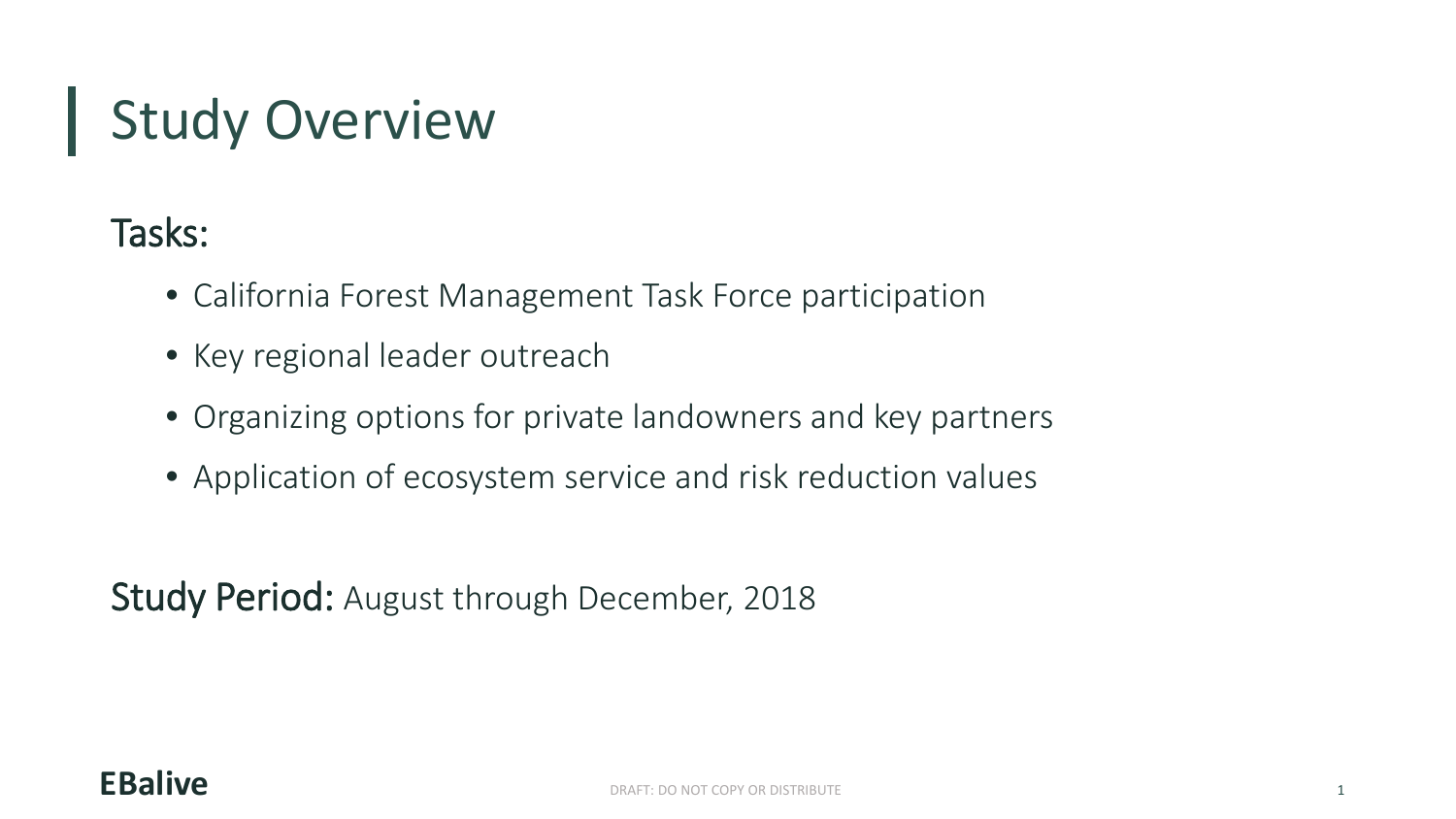## Recommendations

## Strategic

- Think BIG/Be real: make resilience (people, nature, infrastructure) an explicit priority
- Enhance landowner options

## Organizational

- Establish an organizing and governance structure for landowners
- Channel public policy and programs through the structure
- Build and maintain a solid financial foundation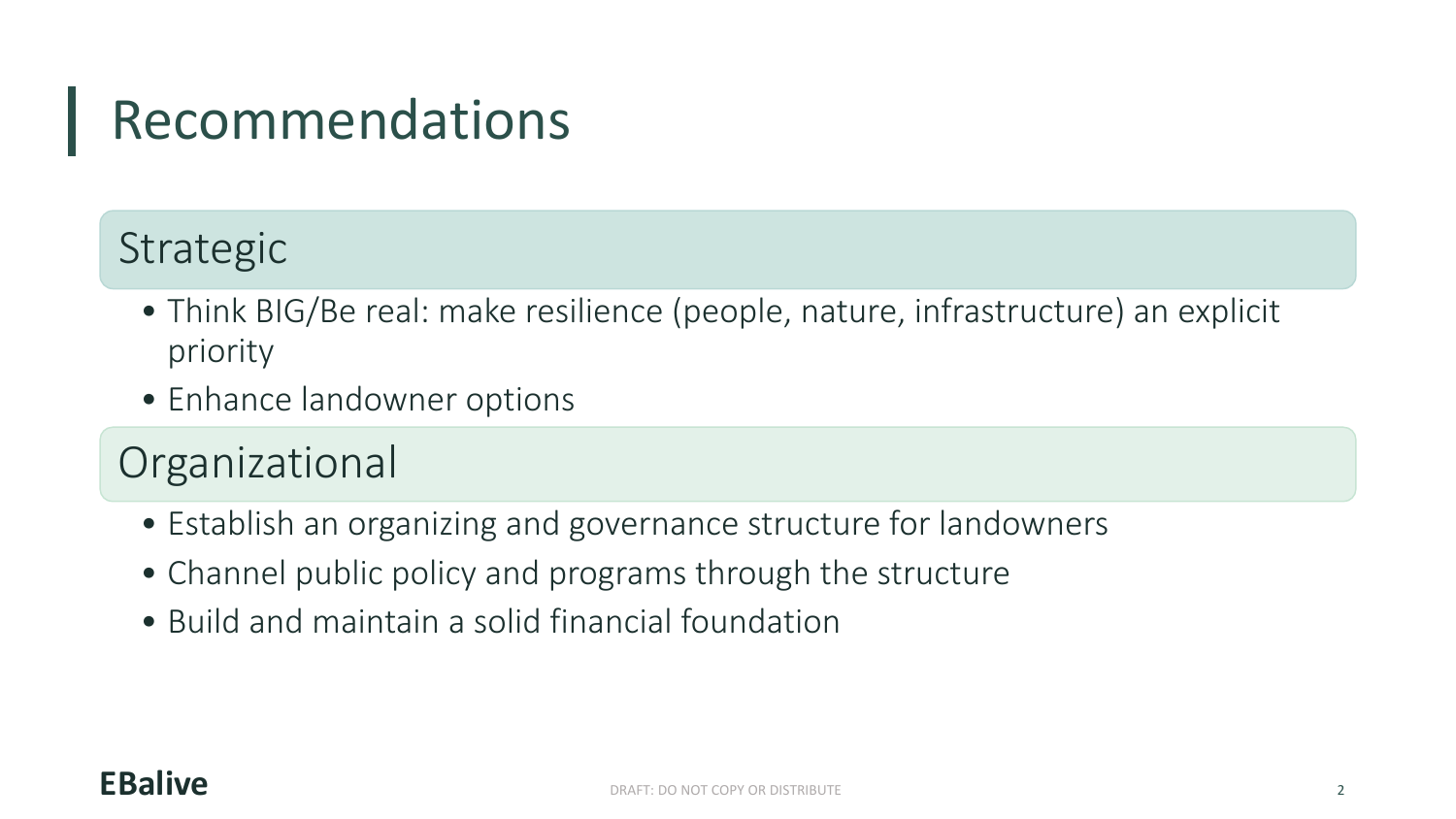## Recommendations

## Environmental/Science-Based

- Accomplish wildfire and climate-adaptive actions
- Base actions on best available science
- Improve environmental regulatory effectiveness

## Economic/Financial

- Foster development of a green enterprise sector
- Attract private capital for infrastructure (expertise, labor, equipment, technology, facilities) development
- Champion ecosystem services and risk reduction payments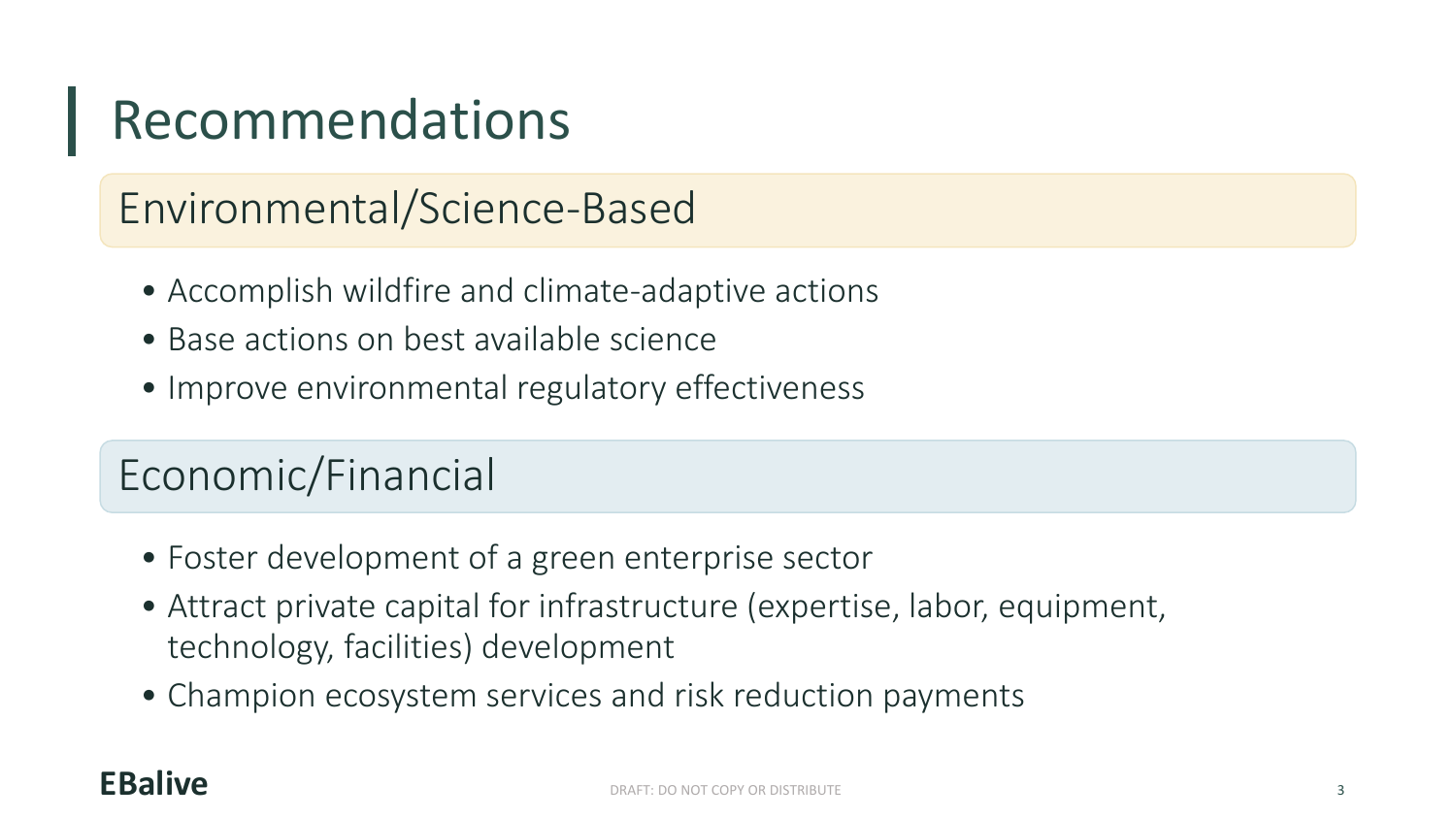# Challenges

- Legacy of past management practices
- Historic emphasis on fire suppression
- Development in wildland-urban interface
- Fragmented, small ownership parcels
- Achieving improved environmental outcomes
- Limited infrastructure
- Nature as a 'free good'
- Advancing climate and wildfire effects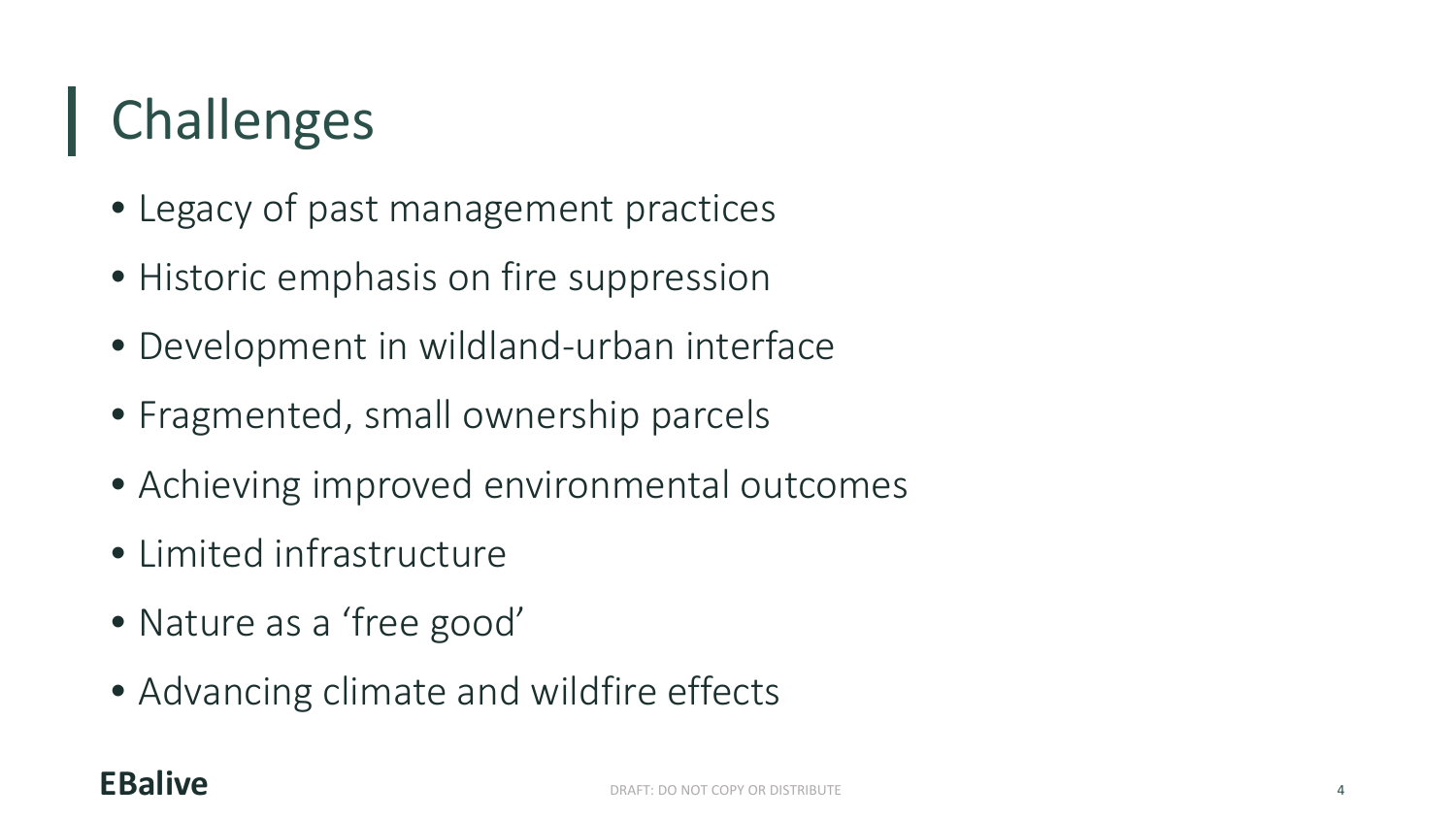## An Organizing, Governance and Operational Structure

## Principles/Criteria

Landowner and  $\parallel$  Wildfire and climate-  $\parallel$  Multiple benefits and partner-based | adaptive | active management

Effective public policies

Private investment and financial selfreliance

Environmentally enhanced and science-based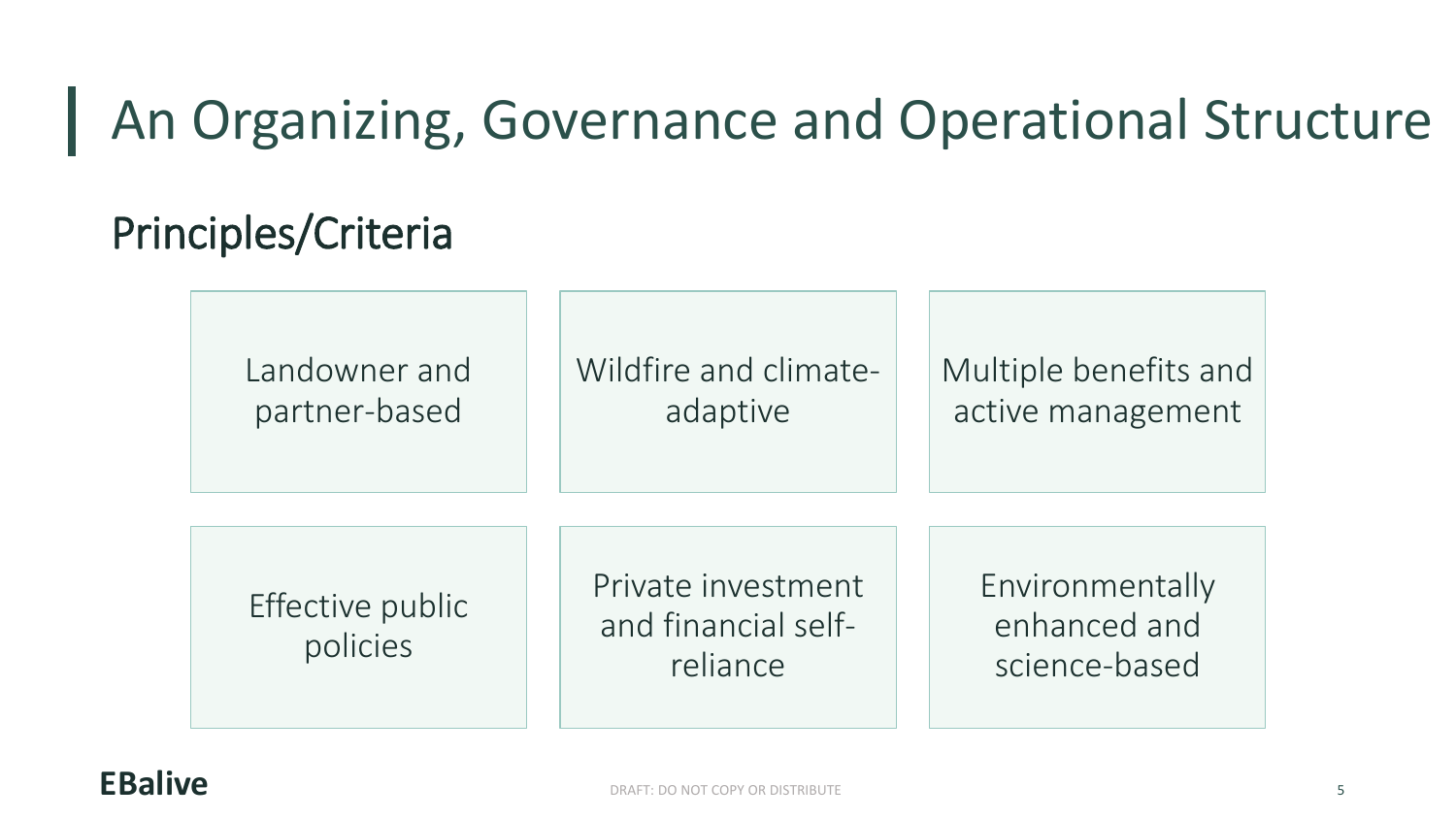## An Organizing, Governance and Operational Structure

## **Options**

# Joint Power

# Coordinating Special District—<br>
Muthority network (e.g., Sonoma Clean Power) (e.g., RCDs) (e.g., Sonoma Water)

**Example 12 Marketing Order Cooperative Cooperative**<br>
Cooperative (e.g., California (e.g., Södra)<br>
agriculture) (e.g., Södra)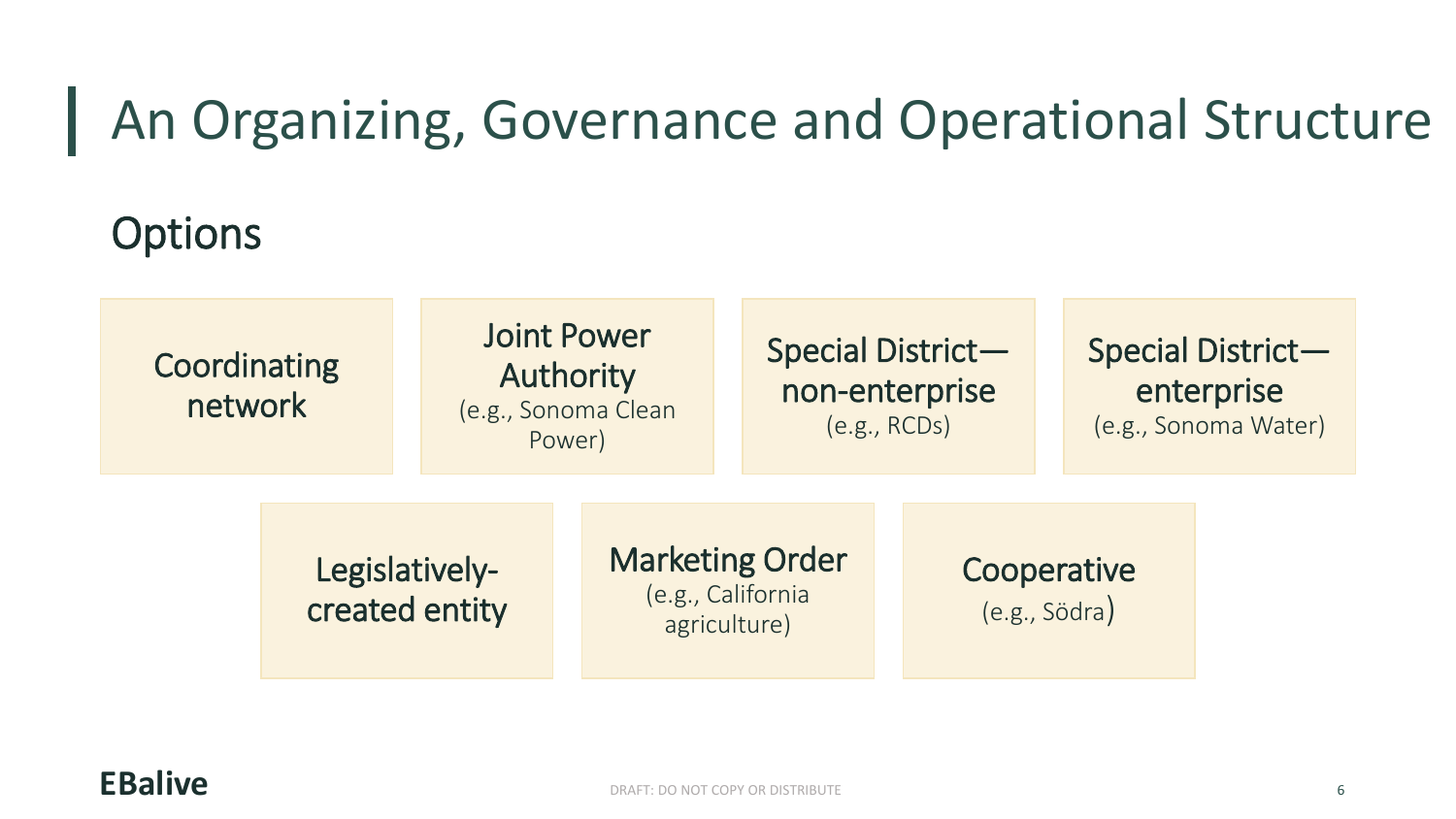## Transforming Landowner Experience



### Ease of Implementation for Landowners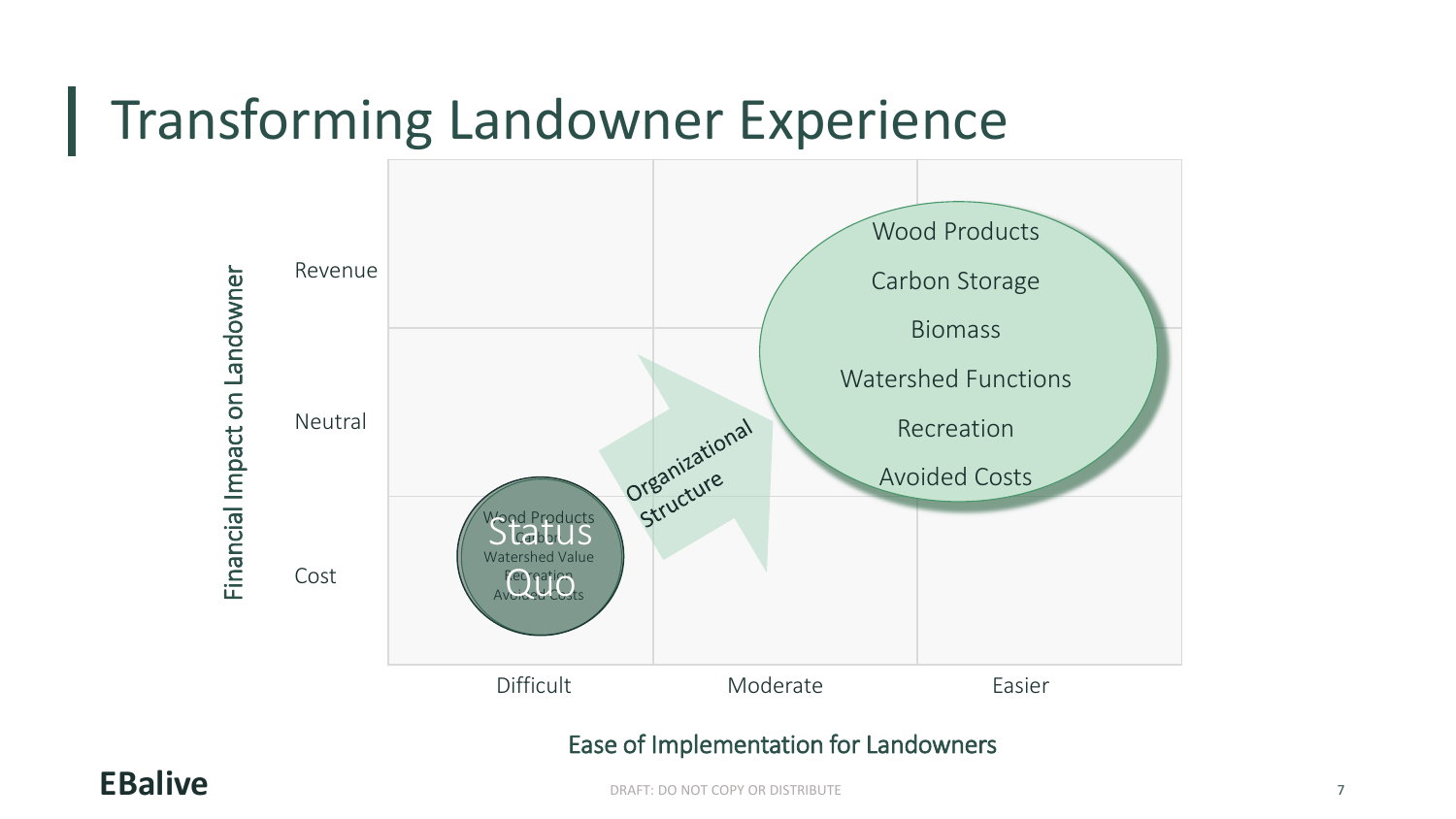# Re-shaping the Economy

• New structure creates potential revenue streams to help fund adaptive treatments across the landscape.

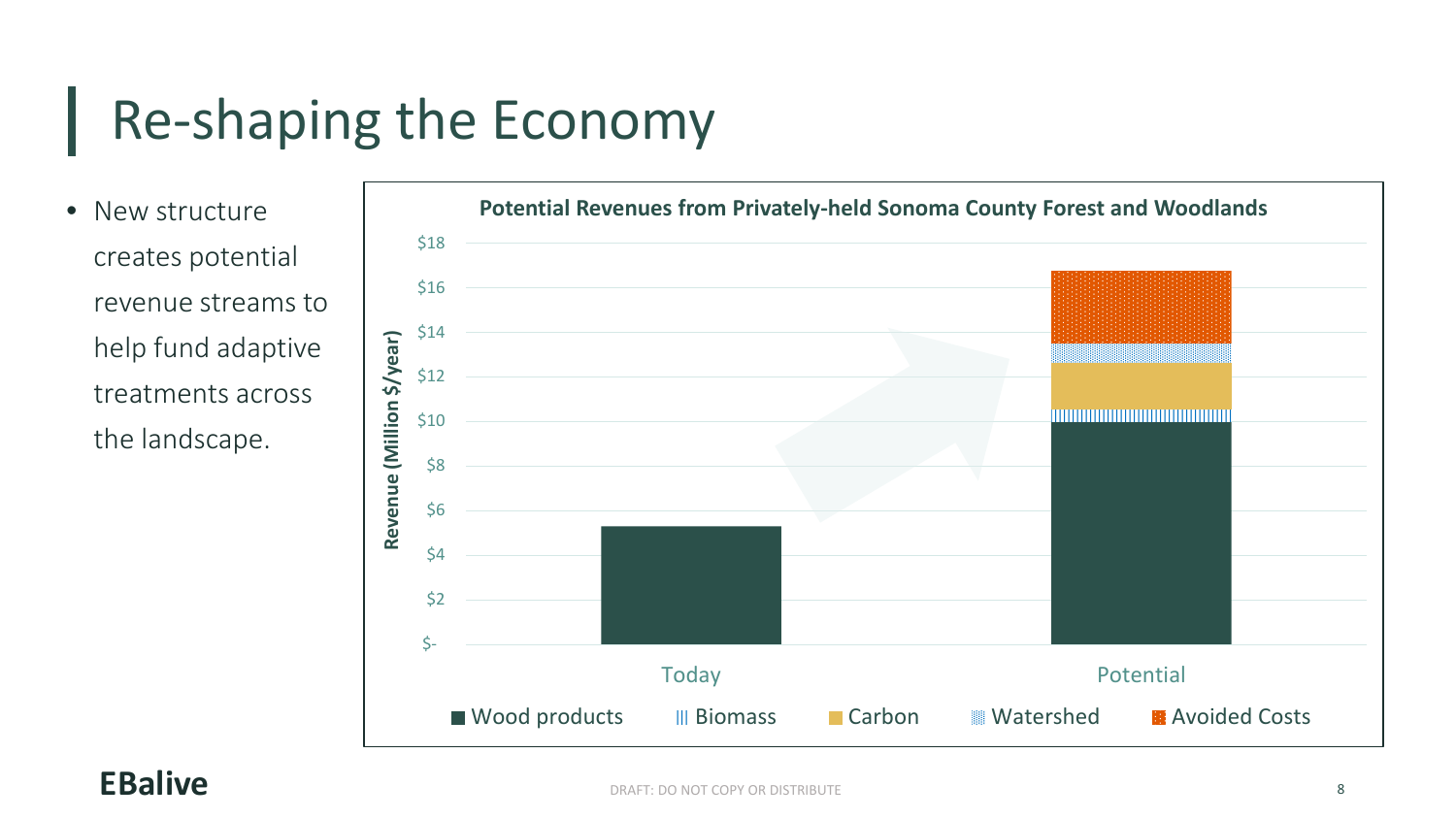## Observation: History of Forest Removals & Inventory

• Legacy management practices have led to a dramatic increase in standing volumes.

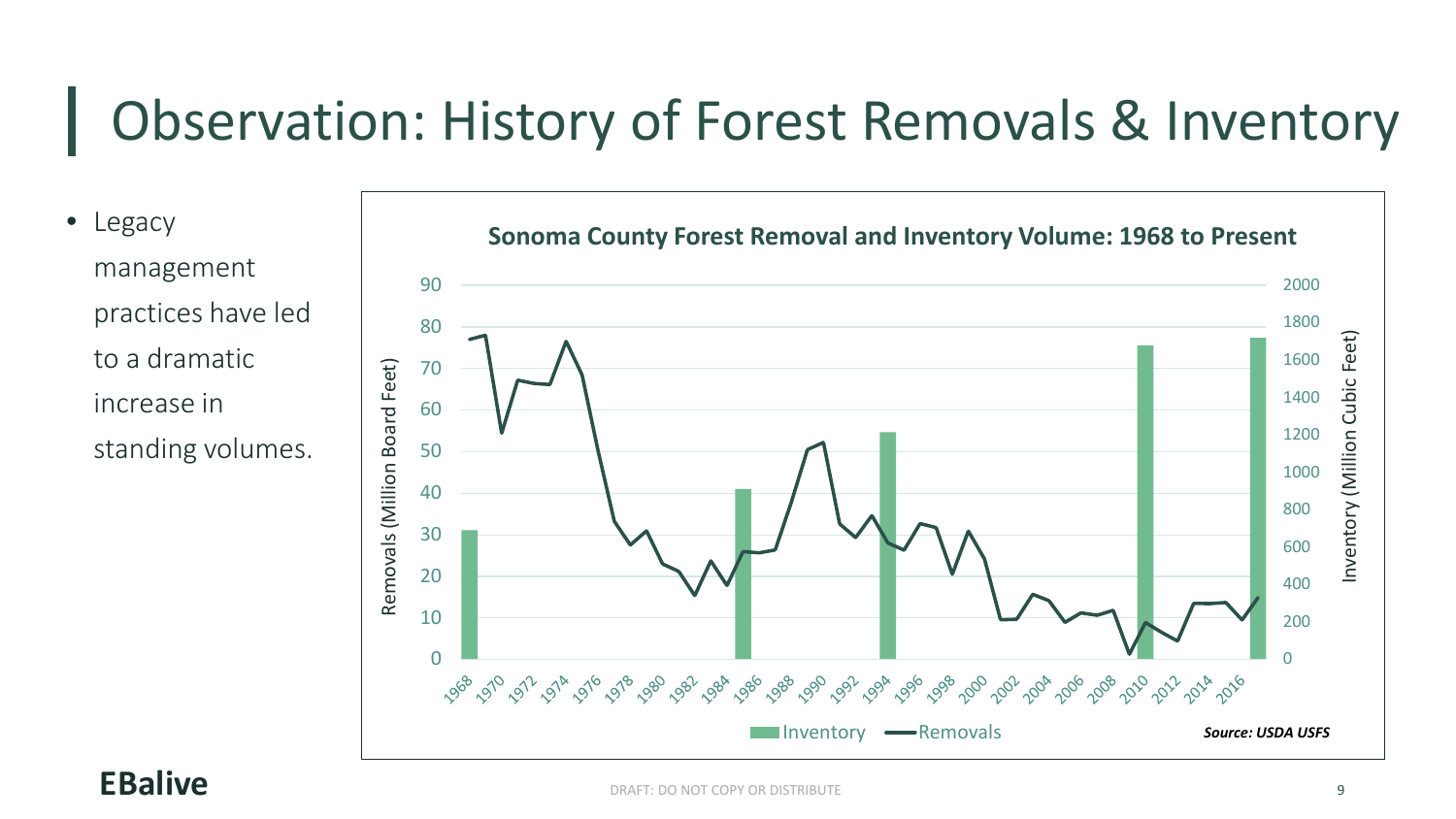## Observation: Forest Inventory Composition Shifts

• Douglas-fir and tanoak comprise most of the volume gain since 1968.

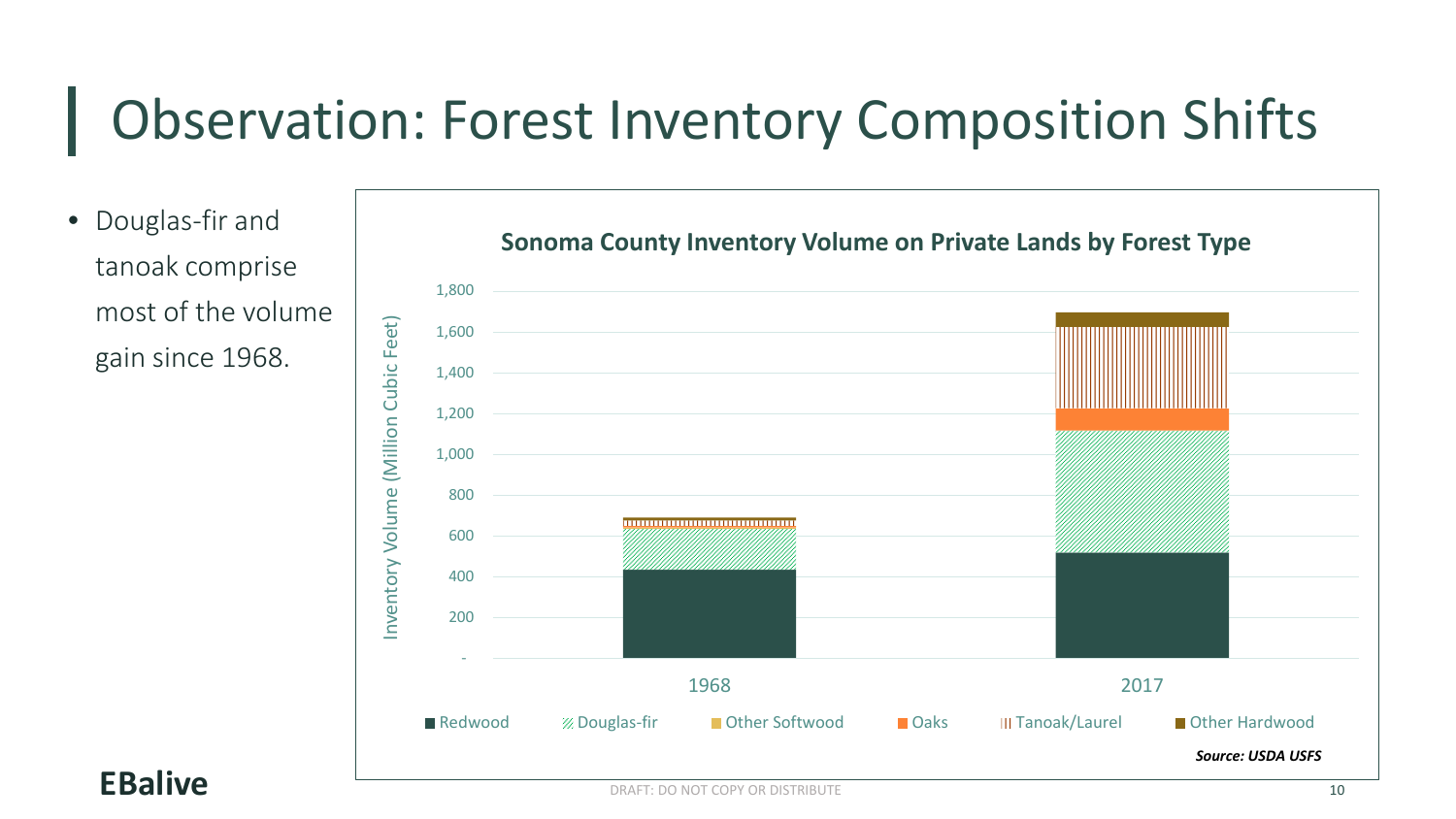## Taking Action for Resilience

## Actions

Collaborative,

public/private process

Visioning

Resilient natural and working lands

Organizational, governance, and operational structure

**Outcomes** 

Sonoma leadership in adaptation: resilient landscape systems